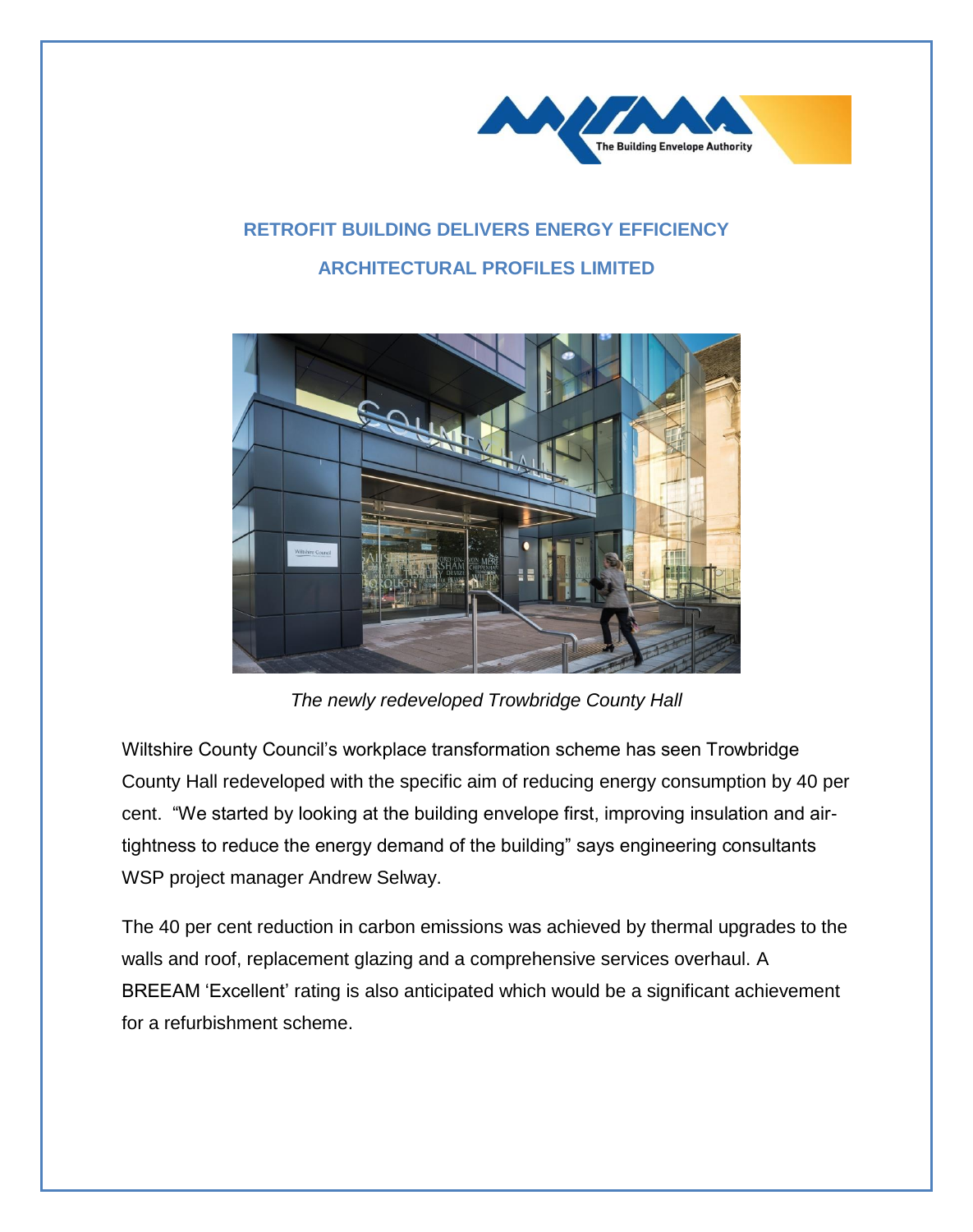Architects Stride Treglown specified the products and systems of Architectural Profiles Limited to provide a retrofit building envelope, which could achieve the dramatic visual impact that they needed whilst also delivering the energy efficiencies the client imposed upon the project.

The system specified was APL Slimwall CPS aluminium rainscreen system with 20mm wide reveal joints to all sides and all hung on an APL Tritherm support grid. Additional insulation was introduced into the cavity. The rainscreen and specialist fabrications were all PPC coated in RAL 7012 slate grey.

APL provide a portfolio of products and systems for the whole building envelope, including roofs, for both retrofit refurbishment and new build applications.



*Trowbridge County Hall before its redevelopment*